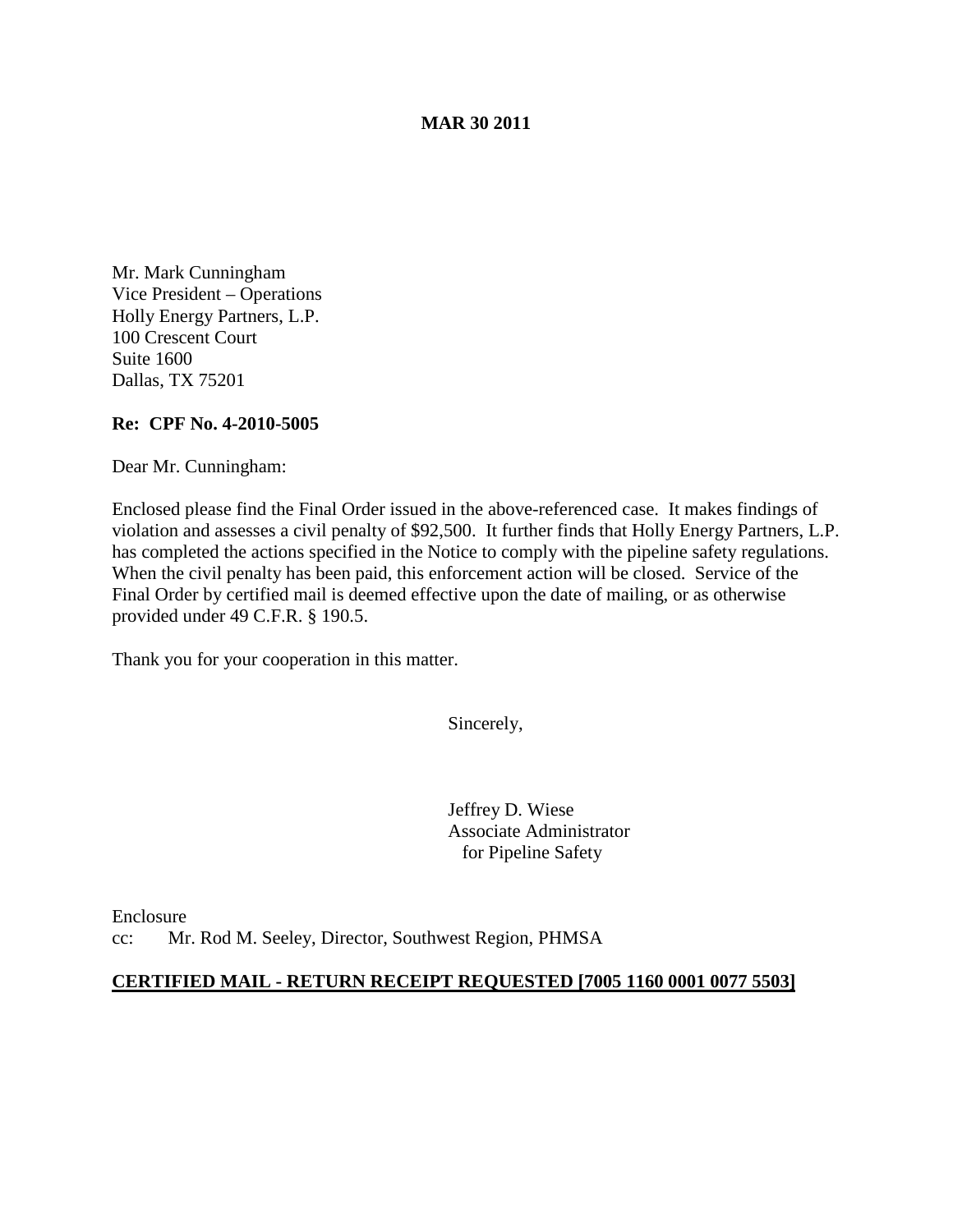# **U.S. DEPARTMENT OF TRANSPORTATION PIPELINE AND HAZARDOUS MATERIALS SAFETY ADMINISTRATION OFFICE OF PIPELINE SAFETY WASHINGTON, D.C. 20590**

**)**

**)**

**)**

**In the Matter of ) Holly Energy Partners, L.P., ) CPF No. 4-2010-5005**

**\_\_\_\_\_\_\_\_\_\_\_\_\_\_\_\_\_\_\_\_\_\_\_\_\_\_\_\_\_\_\_\_\_\_\_\_**

**\_\_\_\_\_\_\_\_\_\_\_\_\_\_\_\_\_\_\_\_\_\_\_\_\_\_\_\_\_\_\_\_\_\_\_\_)**

**Respondent. )**

### **FINAL ORDER**

Between November 30, 2009 and December 3, 2009, pursuant to 49 U.S.C. § 60117, a representative of the Pipeline and Hazardous Materials Safety Administration (PHMSA), Office of Pipeline Safety (OPS), conducted an on-site pipeline safety inspection of the facilities known as the River and Trust pipelines in Big Springs, Abilene, and Wichita Falls, Texas. The River and Trust pipelines system is approximately 273 miles long and transports refined products.<sup>[1](#page-1-0)</sup> These pipeline facilities are owned and operated by Holly Energy Partners, L.P. (Holly Energy or Respondent), which through its subsidiaries, owns or leases approximately 2,500 miles of petroleum product pipelines.<sup>[2](#page-1-1)</sup>

As a result of the inspection, the Director, Southwest Region, OPS (Director), issued to Respondent, by letter dated January 20, 2010, a Notice of Probable Violation, Proposed Civil Penalty, and Proposed Compliance Order (Notice). In accordance with 49 C.F.R. § 190.207, the Notice proposed finding that Holly Energy had committed various violations of 49 C.F.R. Part 195, proposed assessing a civil penalty of \$92,500 for the alleged violations, and proposed ordering Respondent to take certain measures to correct two of the alleged violations. The Notice also proposed finding that Respondent had committed certain other probable violations of 49 C.F.R. Part 195 and warning Respondent to take appropriate corrective action or be subject to future enforcement action.

Holly Energy responded to the Notice by letters dated February 22, 2010, March 19, 2010, and April 16, 2010, April 26, 2010, and April 28, 2010 (collectively, Response). Holly Energy initially contested two of the allegations, presented information seeking mitigation of the proposed penalty, and requested a hearing. By letter dated March 19, 2010, Respondent

<span id="page-1-0"></span><sup>&</sup>lt;sup>1</sup> Pipeline Safety Violation Report (Violation Report), (November 30, 2009 through December 3, 2009), at 1.

<span id="page-1-1"></span><sup>2</sup> Holly Corporation, [http://www.hollycorp.com](http://www.hollycorp.com/) (last visited February 17, 2011). *See also* SEC Form 10-K, Holly Energy Partners, L.P., February 16, 2011, at 5.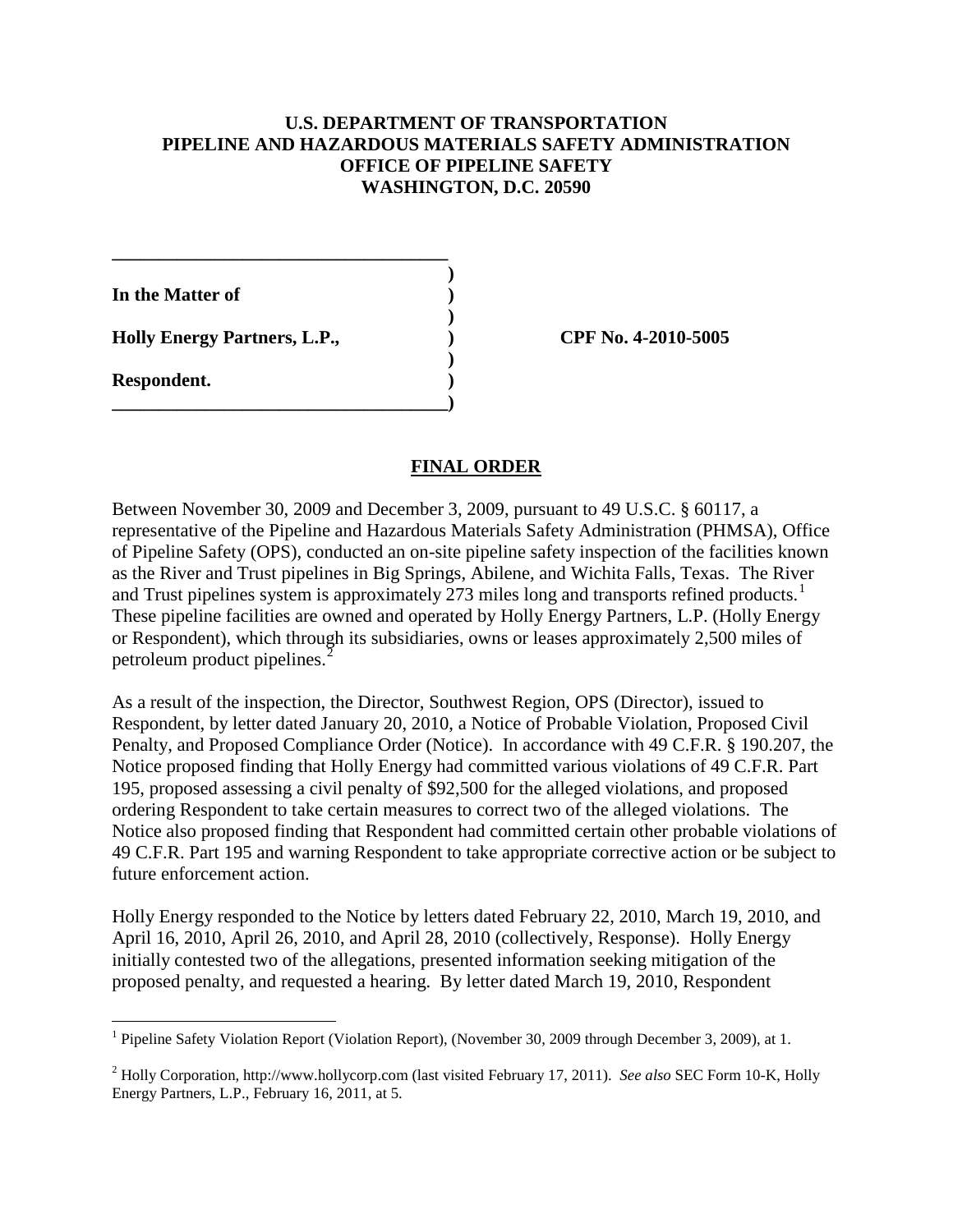withdrew its request for a hearing and thereby authorized the entry of this Final Order without further notice.<sup>[3](#page-2-0)</sup>

# **FINDINGS OF VIOLATION**

In its Response, Holly Energy did not contest the allegations in the Notice that it violated 49 C.F.R. Part 195 as follows:

**Item 1:** The Notice alleged that Respondent violated 49 C.F.R. § 195.310(a), which states:

# **§ 195.310 Records.**

(a) A record must be made of each pressure test required by this subpart, and the record of the latest test must be retained as long as the facility tested is in use.

The Notice alleged that Respondent violated 49 C.F.R. § 195.310(a) by failing to retain records of the latest pressure tests for three of its eleven pipeline segments. Holly Energy was required to retain these records for as long as the facility tested is in use.

Specifically, the Notice alleged that during the November 30, 2009 inspection at the Big Springs office location, Holly Energy informed the PHMSA inspector that the records of the pressure test for three of eleven pipeline segments were missing. Although Holly Energy took precautionary action by reducing the maximum operating pressure by 20%, it could not produce documentation of the test charts and readings for the following pipeline system segments: Trust  $X-6 - Big$ Spring to Hawley, Trust 6/8 – Colorado City to Merkel, and Trust 6/8 – Throckmorton to Archer. Holly Energy must retain these records to demonstrate that these segments have been pressure tested in accordance with Subpart E of Part 195.

In its Response, Holly Energy did not contest this allegation of violation and instead noted its intent to retest these pipeline segments. On April 16, 2010, Holly Energy sent a subsequent response confirming that they had retested these pipeline segments and providing the hydrostatic test report for PHMSA's review. PHMSA has confirmed that the results were satisfactory.

Accordingly, based upon a review of all of the evidence, I find that Respondent violated 49 C.F.R. § 195.310(a) by failing to retain records of the latest pressure tests for three of its eleven pipeline segments.

**Item 2:** The Notice alleged that Respondent violated 49 C.F.R. § 195.402(c)(6) which states:

<span id="page-2-0"></span><sup>&</sup>lt;sup>3</sup> In its Response dated February 22, 2010, Holly Energy initially requested a hearing to address Items 1 and 5 contained in the Notice. By letter dated March 19, 2010, Respondent withdrew its request for a hearing and thereby authorized the entry of this Final Order without further notice.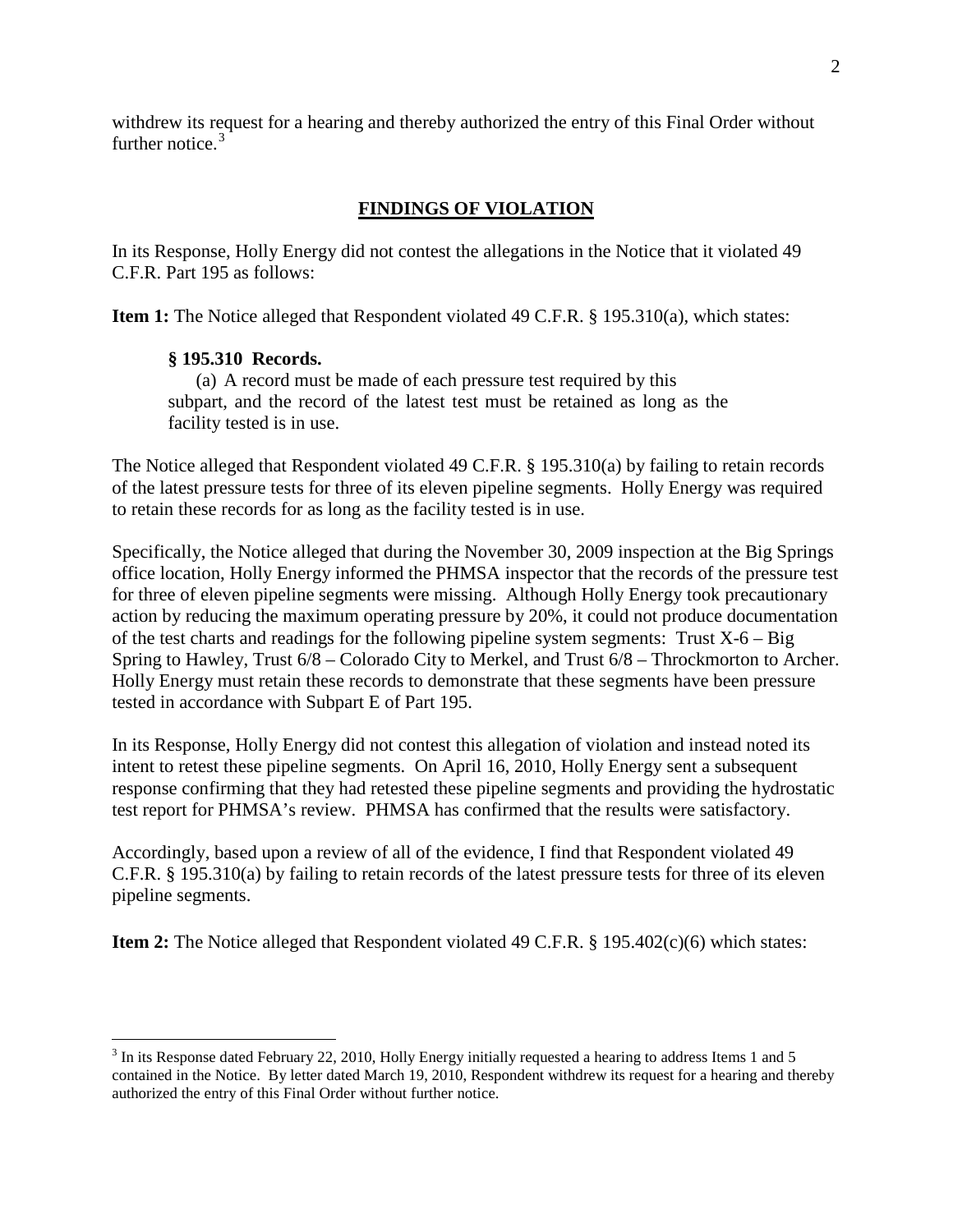# **§ 195.402 Procedural manual for operations, maintenance, and emergencies.**

 $(a)$  ...

(c) *Maintenance and normal operations.* The manual required by paragraph (a) of this section must include procedures for the following to provide safety during maintenance and normal operations….

(6) Minimizing the potential for hazards identified under paragraph

(c)(4) of this section and the possibility of recurrence of accidents analyzed under paragraph  $(c)(5)$  of this section.

The Notice alleged that Respondent violated 49 C.F.R. § 195.402(c)(6) by failing to have procedures to minimize the potential for hazards identified under paragraph (c)(4) and reduce the possibility of the recurrence of accidents analyzed under paragraph (c)(5). Section 195.402(c)(4) requires an operator to determine which pipelines would require an immediate response to prevent hazards to the public if a failure occurred and § 195.402(c)(5) requires an operator to analyze pipeline accidents to determine the cause.

Although Holly Energy reported the 2005 and 2006 accidents under PHMSA Hazardous Liquid Accident Report IDs 20050342 – 5586 and 20060309 – 5584, Respondent was unable to produce documents related to an investigation to determine the cause and minimize the recurrence of these events. Further, Holly Energy was unable to demonstrate that it reviewed its damage prevention program after these two failures which were a result of second-party excavation by the same contractor. Respondent did not contest this allegation of violation but noted that the company was in the process of implementing detailed company procedures for incident investigations.

Accordingly, based upon a review of all of the evidence, I find that Respondent violated 49 C.F.R. § 195.402(c)(6) by failing to have procedures to minimize the potential for facilities hazards and the possibility of recurrence of accidents.

**Item 5:** The Notice alleged that Respondent violated 49 C.F.R. § 195.432(d) which states:

#### **§ 195.432 Inspection of in-service breakout tanks.**

 $(a)$  ....

(b) Each operator shall inspect the physical integrity of in-service atmospheric and low-pressure steel aboveground breakout tanks according section 4 of API Standard 653. However, if structural conditions prevents access to the tank bottom, the bottom integrity may be assessed according to a plan included in the operations and maintenance manual under  $§ 195.402(c)(3)...<sup>4</sup>$  $§ 195.402(c)(3)...<sup>4</sup>$  $§ 195.402(c)(3)...<sup>4</sup>$ 

<span id="page-3-0"></span><sup>&</sup>lt;sup>4</sup> This regulation was amended on August 11, 2010, after the inspection occurred and the Notice was issued. The amendment eliminated the reference to Section 4 of API Standard 653. In addition, when this inspection occurred, API 653,  $3<sup>rd</sup>$  edition, December 2001, including addendum 1 (2003) was incorporated by reference into the pipeline safety regulations. Effective October 1, 2010, PHMSA replaced this edition with API 653,  $3<sup>rd</sup>$  edition, December 2001, including addendum 1 (September 2003), addendum 2 (November 2005), addendum 3 (February 2008), and errata (April 2008). The former edition is the version that applies in this case since it was controlling at the time of the inspection.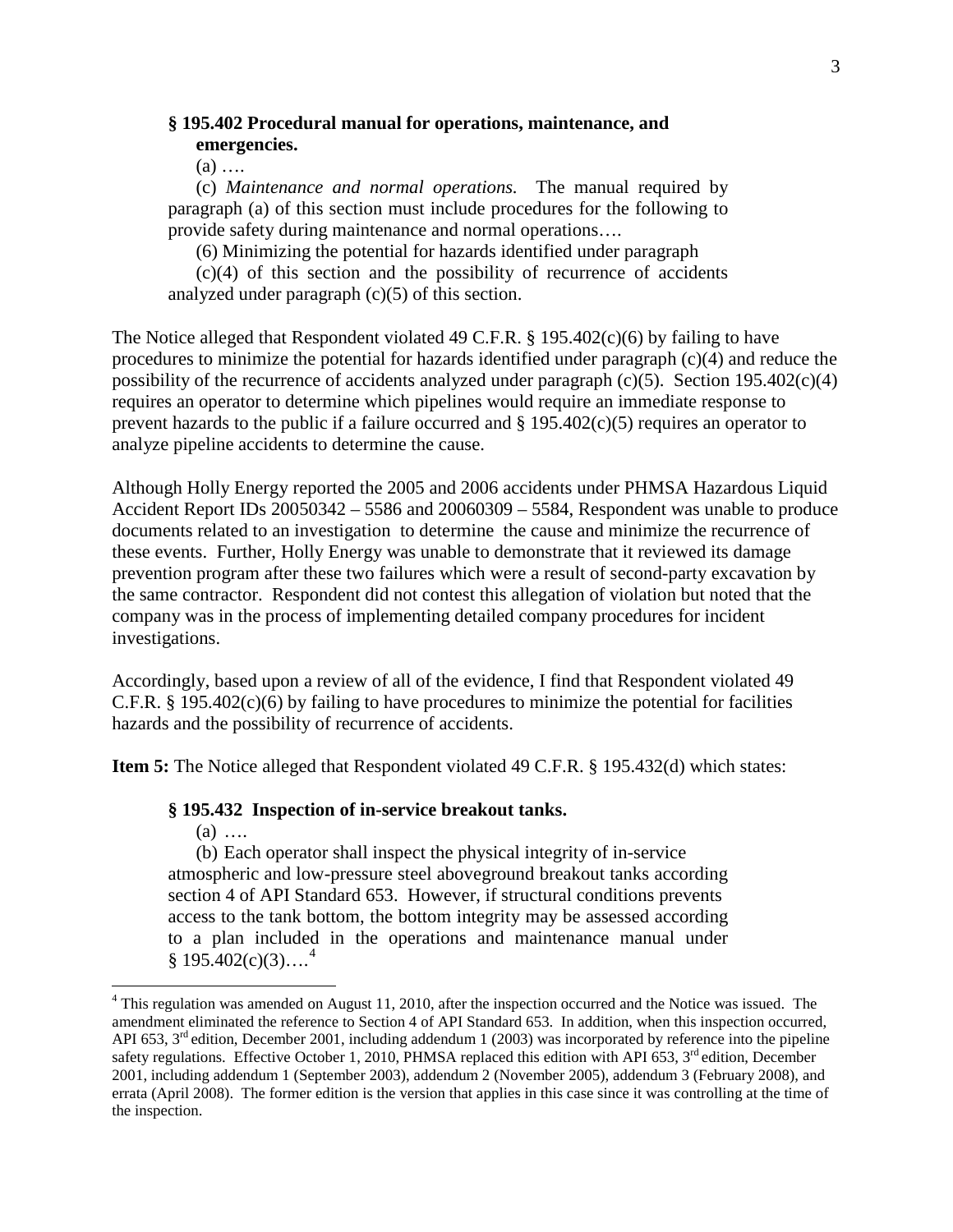(d) The intervals of inspection specified by documents referenced in paragraphs (b) and (c) of this section begin on May 3, 1999, or on the operator's last recorded date of the inspection, whichever is earlier.

The Notice alleged that Respondent violated 49 C.F.R. § 194.432(d) by failing to inspect inservice aboveground breakout tanks within the inspection intervals set forth in the API Standard 653 ("the Standard"), incorporated by reference in the pipeline safety regulations. Specifically, API 653, Section 6.4.2.1, requires that operators calculate internal inspection intervals "by corrosion rates measured during previous inspections or anticipated based on experience with tanks in similar service….in no case, however, shall internal inspection intervals exceed 20 years."<sup>[5](#page-4-0)</sup> However, if the corrosion rates are unknown and similar service experience is not available to estimate the bottom plate minimum thickness, the maximum inspection interval is not to exceed 10 years.<sup>[6](#page-4-1)</sup>

The Notice alleged that Holly Energy could not provide a corrosion rate to establish the inspection interval for Tanks 8 and 9. Yet, it had set the internal inspection intervals at a maximum of 20 years for Tanks 8 and 9, scheduling the next inspection for 2016. Since the corrosion rate was unknown, the 10 year maximum interval for inspections of the tank bottom applies. Internal inspection summary reports provided to Holly Energy from the previous owner indicated that an API 653 internal inspection was performed on Tanks 8 and 9 at the Wichita Falls Terminal in 1996. Therefore, the next inspection should have occurred in 2006.

In its Response dated February 22, 2010, Holly Energy did not contest the allegation. Instead, the company stated that it had emptied Tank 9 and removed it from service during the third quarter of 2009.<sup>[7](#page-4-2)</sup> In addition, Respondent stated that it removed Tank 8 from service in January 2010 to begin the inspection process and determine the corrosion rate in accordance with Section 4.4.7 of API Standard 653.<sup>[8](#page-4-3)</sup> These facts are not relevant to the violation since Respondent was required to inspect these tanks in 2006 and failed to do so.

Accordingly, based upon a review of all of the evidence, I find that Respondent violated 49 C.F.R. § 195.432(d) by failing to inspect the in-service aboveground breakout tanks at the Wichita Falls Terminal within the inspection intervals set forth in the API Standard 653.

**Item 6:** The Notice alleged that Respondent violated 49 C.F.R. § 195.571, which states:

 $\overline{a}$ 

<span id="page-4-0"></span><sup>&</sup>lt;sup>5</sup> AM. PETROLEUM INST, "TANK INSPECTION, REPAIR, ALTERATION, AND RECONSTRUCTION," API STANDARD 653 §6.4.2.1 (December 2001).

<span id="page-4-1"></span><sup>6</sup> API STANDARD 653 § 6.4.2.2.

<span id="page-4-2"></span> $<sup>7</sup>$  Response dated February 22, 2010, at 2.</sup>

<span id="page-4-3"></span><sup>&</sup>lt;sup>8</sup> The repairs on Tank 8 were completed on February 17, 2010 and the tank was returned to service on April 15, 2010.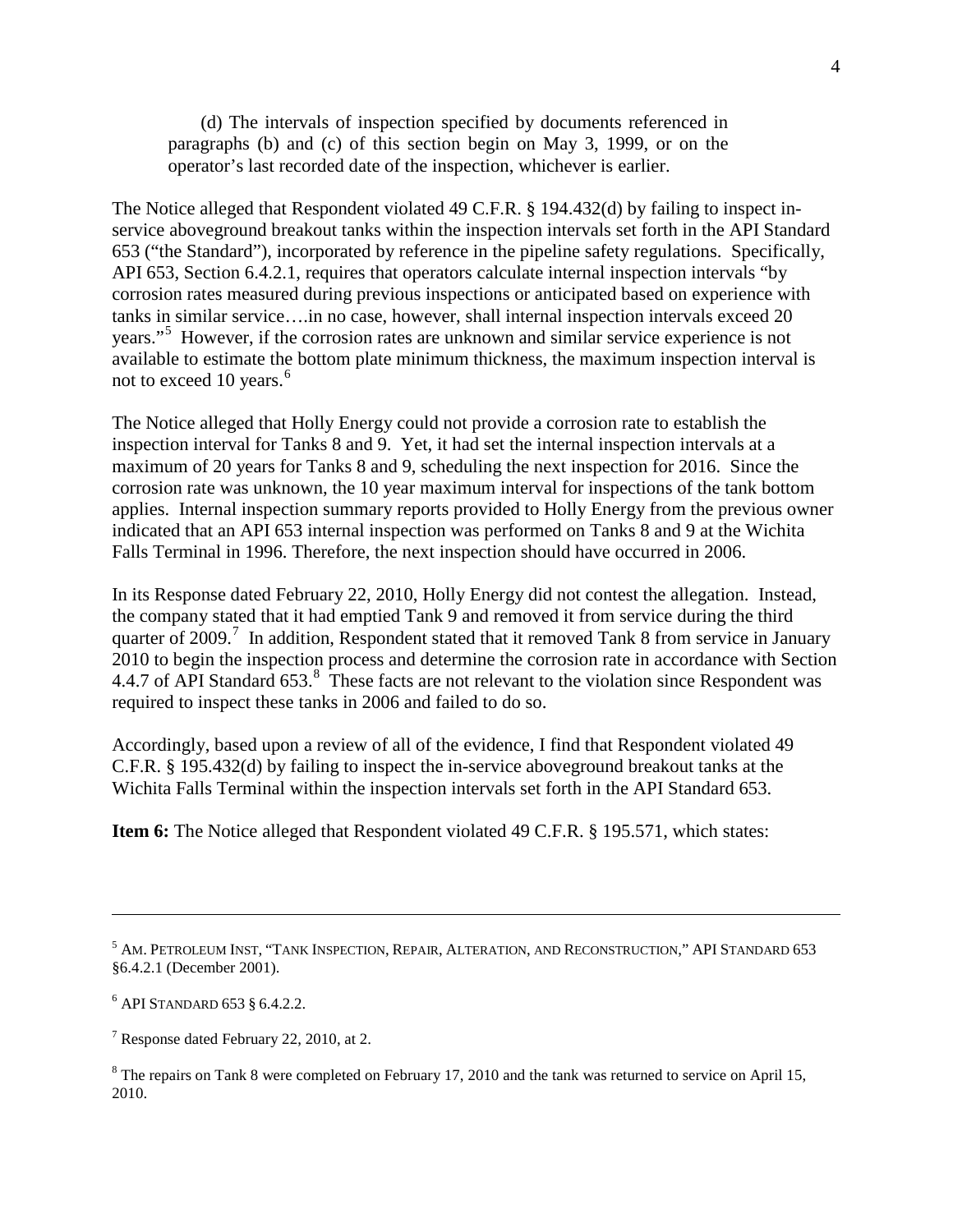# **§ 195.571 What criteria must I use to determine the adequacy of cathodic protection?**

Cathodic protection required by this subpart must comply with one or more of the applicable criteria and other considerations for cathodic protection contained in paragraphs 6.2 and 6.3 of NACE Standard RP 0169 (incorporated by reference, *see* § 195.3).[9](#page-5-0)

The Notice alleged that Respondent violated 49 C.F.R. § 195.571 by failing to demonstrate adequate cathodic protection at multiple locations on its pipeline system. Specifically, Holly Energy was required to maintain adequate cathodic protection on its pipeline system to meet the minimum criteria established by its corrosion control procedures. Paragraph 6.1 of Holly Energy's procedures, *6.0 HEP-O&M-195.563 (Cathodic Protection)*, states, in relevant part, that "[s]ufficient current must flow from soil to pipe to maintain a constant voltage difference at the soil-metal interface of 0.25 volt (approximately -0.85 volt between pipe and copper sulfate electrode in contact with soil) or more."[10](#page-5-1) However, the Notice alleged that the PHMSA inspector reviewed pipe to soil readings for the annual survey periods for 2005-2008 for Mile Posts 103.2 to 111.7 of the Trust pipeline and the inspector found twenty-seven readings that did not meet this minimum criteria. $^{11}$  $^{11}$  $^{11}$ 

In its Response, Holly Energy acknowledged that the records provided at the time of the inspection demonstrated that the minimum criteria were not met for the 2005-2008 annual surveys. The company noted that it corrected these conditions for the specified locations prior to the 2009 inspection by installing two additional rectifiers and all readings taken in 2009 were above or at the minimum criteria.

Accordingly, based upon a review of all of the evidence, I find that Respondent violated 49 C.F.R. § 195.571 by failing to demonstrate adequate cathodic protection at multiple locations on its pipeline system during the 2005-2008 survey periods.

**Item 7:** The Notice alleged that Respondent violated 49 C.F.R. § 195.573(e), which states, in relevant part:

#### **§ 195.573 What must I do to monitor external corrosion control?**  $(a)$  ....

(e) *Corrective action.* You must correct any identified deficiency in corrosion control as required by § 195.401(b)….

<span id="page-5-0"></span><sup>&</sup>lt;sup>9</sup> When this inspection occurred, NACE Standard RP 0169-2002, "Control of External Corrosion on Underground or Submerged Metallic Piping Systems" was incorporated by reference into the pipeline safety regulations. Effective October 1, 2010, PHMSA replaced this edition with NACE SP0169-2007, Standard Practice, "Control of External Corrosion on Underground or Submerged Metallic Piping Systems", reaffirmed March 15, 2007. The former edition is the version that applies in this case since it was controlling at the time of the inspection.

<span id="page-5-1"></span><sup>10</sup> *O&M Manual, Volume 2 – Section H-195-002 (Reviewed July 2009), 6.0 HEP-O&M-195.563 (Cathodic Protection),* Paragraph 6.1, page 12.

<span id="page-5-2"></span> $11$  Violation Report, at 5-6.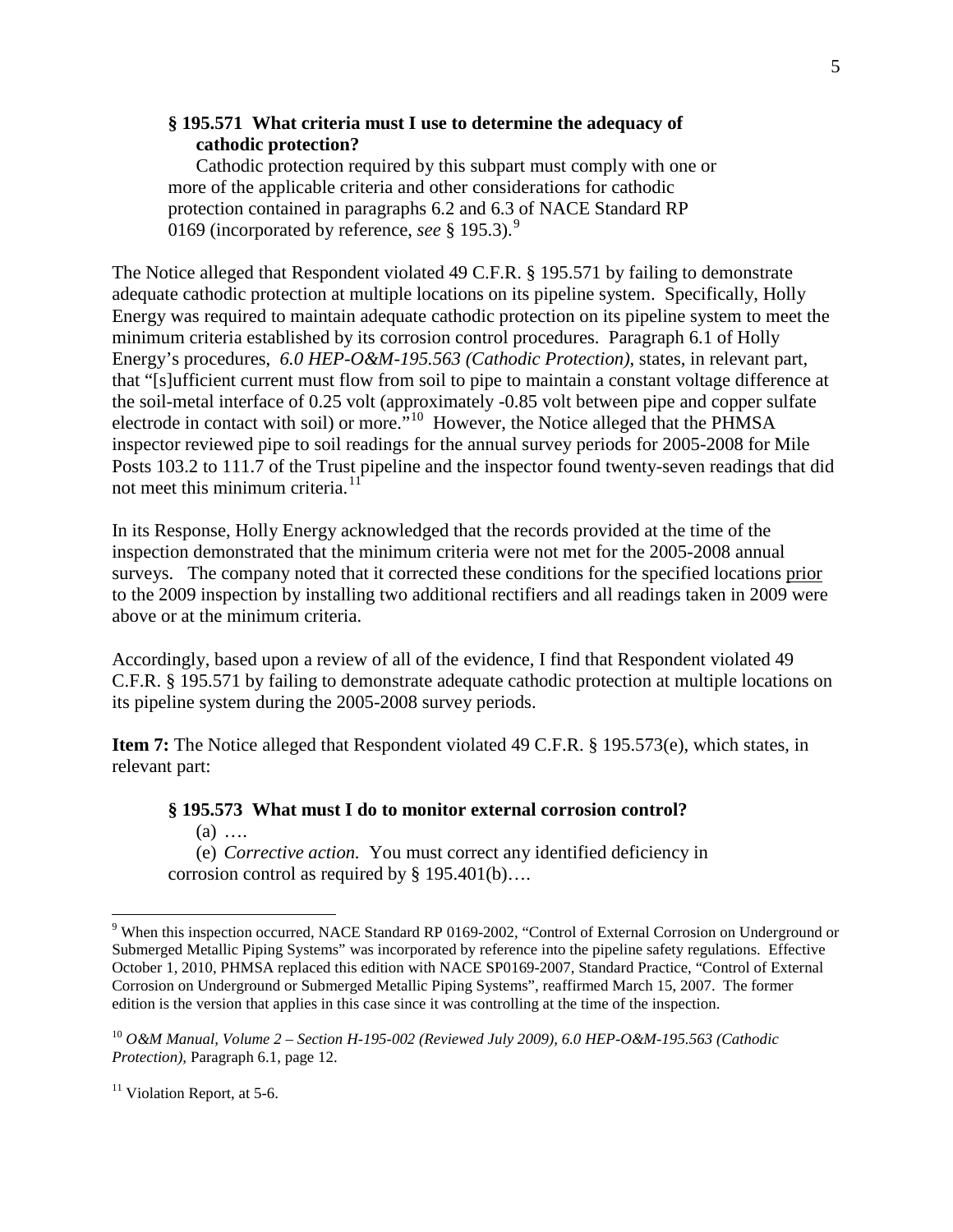The Notice alleged that Respondent violated 49 C.F.R. § 195.573(e) by failing to correct deficiencies in corrosion control as required by § 195.401(b). The latter regulation requires operators to correct any condition that could adversely affect the safe operation of its pipeline within a reasonable time.<sup>[12](#page-6-0)</sup> Specifically, the Notice alleged that Holly Energy did not correct the deficiencies in corrosion control identified in Item 6 within a reasonable time. During the inspection, Respondent stated that the appropriate timing for these corrective actions was one year or before the next inspection, however, PHMSA inspectors confirmed that the corrosion control deficiencies persisted beyond one inspection cycle.<sup>13</sup>

Respondent did not contest this allegation of violation. In its Response, Holly Energy acknowledged that the corrosion control deficiencies were not corrected within the timeframes set forth in the company procedures. Respondent recognized and corrected this issue prior to the inspection by completing a test point survey on June 30, 2009.

Accordingly, based upon a review of all of the evidence, I find that Respondent violated 49 C.F.R. § 195.573 by failing to timely correct deficiencies in corrosion control.

### **ASSESSMENT OF PENALTY**

Under 49 U.S.C. § 60122, Respondent is subject to an administrative civil penalty not to exceed \$100,000 per violation for each day of the violation, up to a maximum of \$1,000,000 for any related series of violations. In determining the amount of a civil penalty under 49 U.S.C. § 60122 and 49 C.F.R. § 190.225, I must consider the following criteria: the nature, circumstances, and gravity of the violation, including adverse impact on the environment; the degree of Respondent's culpability; the history of Respondent's prior offenses; the Respondent's ability to pay the penalty and any effect that the penalty may have on its ability to continue doing business; and the good faith of Respondent in attempting to comply with the pipeline safety regulations. In addition, I may consider the economic benefit gained from the violation without any reduction because of subsequent damages, and such other matters as justice may require. The Notice proposed a total civil penalty of \$92,500 for the violations cited above.

**Item 2:** The Notice proposed a civil penalty of \$22,500 for Respondent's violation of 49 C.F.R. § 195.402(c)(6), for by failing to have procedures to minimize the potential for hazards identified under paragraph (c)(4) and reduce the possibility of the recurrence of accidents analyzed under paragraph (c)(5). In its Response dated February 22, 2010, Holly Energy argued that it recognized the deficiency in its process and has recognized that more in-depth procedural steps and a formalized process are required to ensure that documentation is maintained.

While Holly Energy has proposed modifications to its accident investigation and damage prevention programs under the NOA that was issued at the same time as this Notice, and the company's response to the NOA proposes revisions to its procedures, these changes occurred after the 2005 and 2006 accidents and therefore do not cure the violation. Holly Energy's two

<span id="page-6-0"></span> <sup>12</sup> *See* 49 C.F.R. § 195.401(b).

<span id="page-6-1"></span> $13$  Notice, at 6.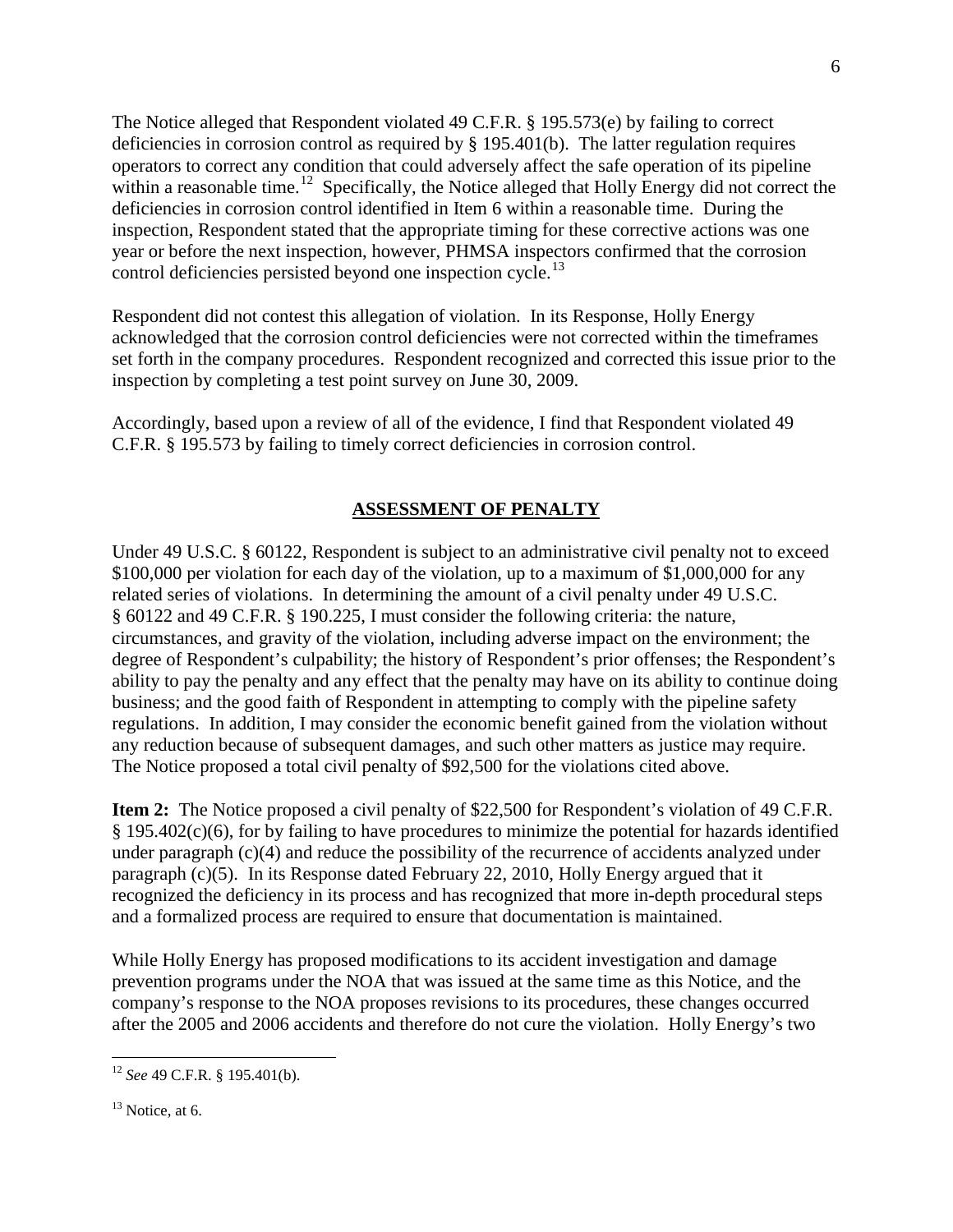excavation accidents posed significant risk to public safety and the environment. Accordingly, having reviewed the record and considered the assessment criteria, I assess Respondent a civil penalty of \$22,500 for violation of 49 C.F.R. § 195.402(c)(6).

**Item 6:** The Notice proposed a civil penalty of \$35,000 for Respondent's violation of 49 C.F.R. § 195.571, for failing to demonstrate adequate cathodic protection at multiple locations on its pipeline system.

In its Response dated February 22, 2010, Holly Energy indicated that it recognized the deficiencies in its cathodic protection procedures and corrected the conditions in 2009, prior to the inspection. Specifically, Holly Energy installed two additional rectifiers on the affected segments which provided adequate cathodic protection.

Although Holly Energy corrected this Item prior to PHMSA's inspection, the violation persisted for four years. Holly Energy's pipe-to-soil readings for the Trust pipeline between Mile Posts 103.2 and 111.7 failed to meet the minimum criteria for the 2005, 2006, 2007, and 2008 annual surveys. Therefore, the corrective actions taken in the year 2009 do not cure the violation. Holly Energy's failure to adequately protect the pipeline from external corrosion by cathodic protection increases the risk of corrosion failures and increases the likelihood of active corrosion occurring. Additionally, Holly Energy's failure to maintain adequate cathodic protection can lead to metal loss and possible through-wall corrosion failures that could have resulted in a release of product into the environment. Accordingly, having reviewed the record and considered the assessment criteria, I assess Respondent a civil penalty of \$35,000 for violation of 49 C.F.R. § 195.571.

**Item 7:** The Notice proposed a civil penalty of \$35,000 for Respondent's violation of 49 C.F.R. § 195.573(e), by failing to correct deficiencies in corrosion control as required by § 195.401(b).

In its Response, Holly Energy indicated that it recognized the deficiencies in its corrosion control procedures and corrected the conditions prior to the inspection by installing two deep anode systems on the line segment from Throckmorton to Wichita Falls. Holly Energy reported that it energized both units on June 29, 2009 and that it completed a test point survey on June 30, 2009 demonstrating correction of the low potentials. Respondent also indicated that it completed an annual test point survey on November 30, 2009 which demonstrated adequate corrosion control provided under the regulations.

Although Holly Energy corrected these deficiencies prior to PHMSA's inspection, Holly Energy failed to correct the corrosion control deficiencies for four years. The failure to correct deficiencies in corrosion control within a reasonable time can lead to an increased risk of corrosion and a threat to public safety. Additionally, failure to remedy corrosion deficiencies in a timely manner can lead to metal loss and possible through-wall corrosion failures that could result in a release of product to the environment. Accordingly, having reviewed the record and considered the assessment criteria, I assess Respondent a civil penalty of \$35,000 for violation of 49 C.F.R. § 195.573(e).

Payment of the civil penalty must be made within 20 days of service. Federal regulations (49 C.F.R. § 89.21(b)(3)) require such payment to be made by wire transfer through the Federal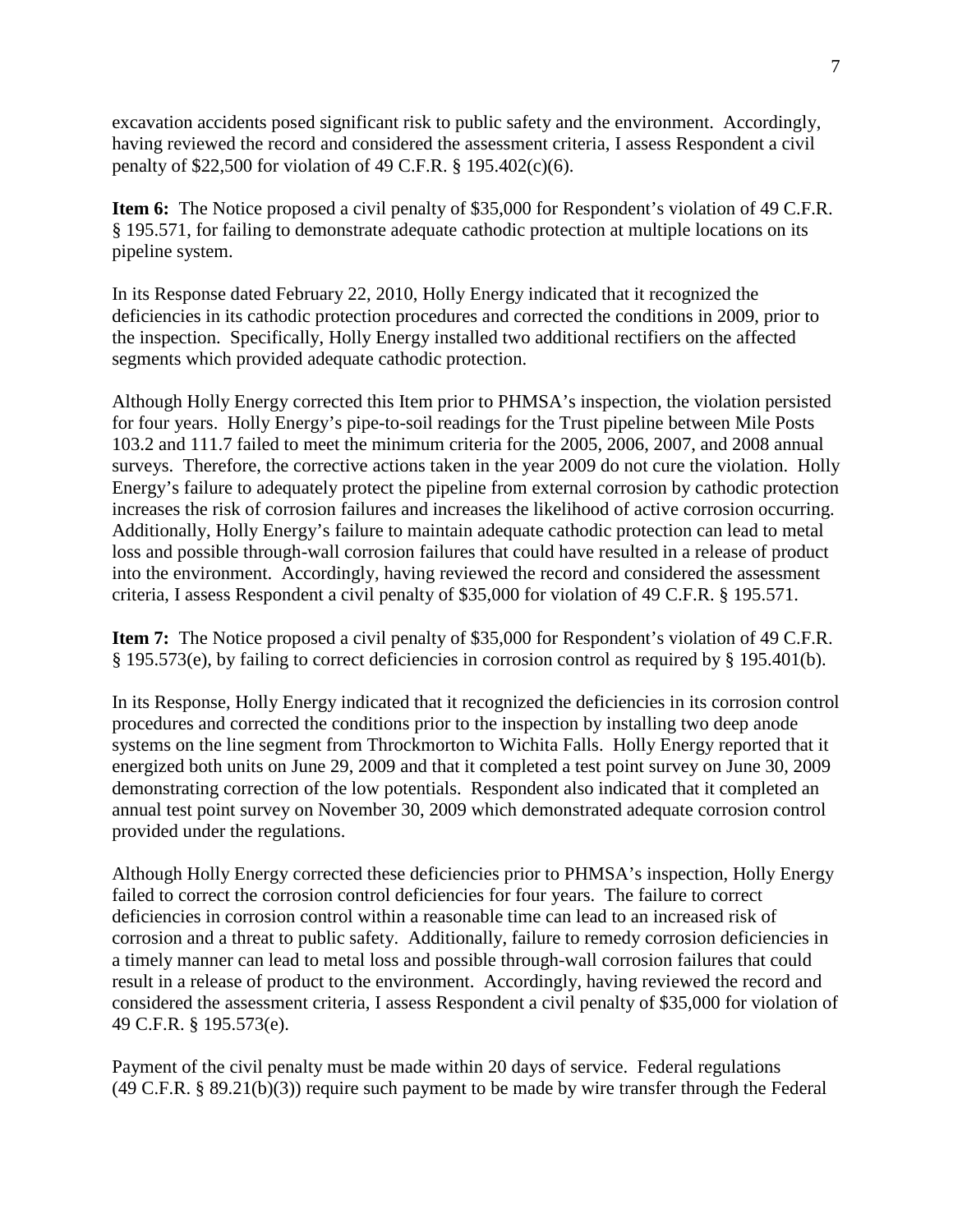Reserve Communications System (Fedwire), to the account of the U.S. Treasury. Detailed instructions are contained in the enclosure. Questions concerning wire transfers should be directed to: Financial Operations Division (AMZ-341), Federal Aviation Administration, Mike Monroney Aeronautical Center, P.O. Box 269039, Oklahoma City, Oklahoma 73125. The Financial Operations Division telephone number is (405) 954-8893.

Failure to pay the \$92,500 civil penalty will result in accrual of interest at the current annual rate in accordance with 31 U.S.C. § 3717, 31 C.F.R. § 901.9 and 49 C.F.R. § 89.23. Pursuant to those same authorities, a late penalty charge of six percent (6%) per annum will be charged if payment is not made within 110 days of service. Furthermore, failure to pay the civil penalty may result in referral of the matter to the Attorney General for appropriate action in a district court of the United States.

### **COMPLIANCE ORDER**

The Notice proposed a compliance order with respect to Items 1 and 5 in the Notice for violations of 49 C.F.R. §§ 195.310(a) and 195.432(d), respectively. Under 49 U.S.C. § 60118(a), each person who engages in the transportation of hazardous liquids or who owns or operates a pipeline facility is required to comply with the applicable safety standards established under chapter 601. The Director indicates that Respondent has taken the following actions specified in the proposed compliance order:

- 1. With respect to the violation of § 195.310(a) (**Item 1**), Respondent has completed retesting the segments of the pipeline that did not have pressure test records and has submitted documentation to PHMSA demonstrating satisfactory completion of the tests.
- 2. With respect to the violation of § 195.432(d) (**Item 5**), Respondent has removed Tank 8 from service, performed an API 653 inspection, completed repairs, and performed a hydrotest of the tank. Respondent has also removed Tank 9 from service and has placed the tank out of service indefinitely. Holly Energy must make an inspection of Tank 9 if this Tank is returned to service in the future.

Accordingly, I find that compliance has been achieved with respect to these violations. Therefore, the compliance terms proposed in the Notice are not included in this Order.

#### **WARNING ITEMS**

With respect to Items 3 and 4, the Notice alleged probable violations of Part 195 but did not propose a civil penalty or compliance order for these items. Therefore, these items are considered to be warning items. The warnings were for:

49 C.F.R. §  $195.402(c)(13)$  (**Item 3**) — Respondent's alleged failure to demonstrate a periodic procedural review or revision to its damage prevention